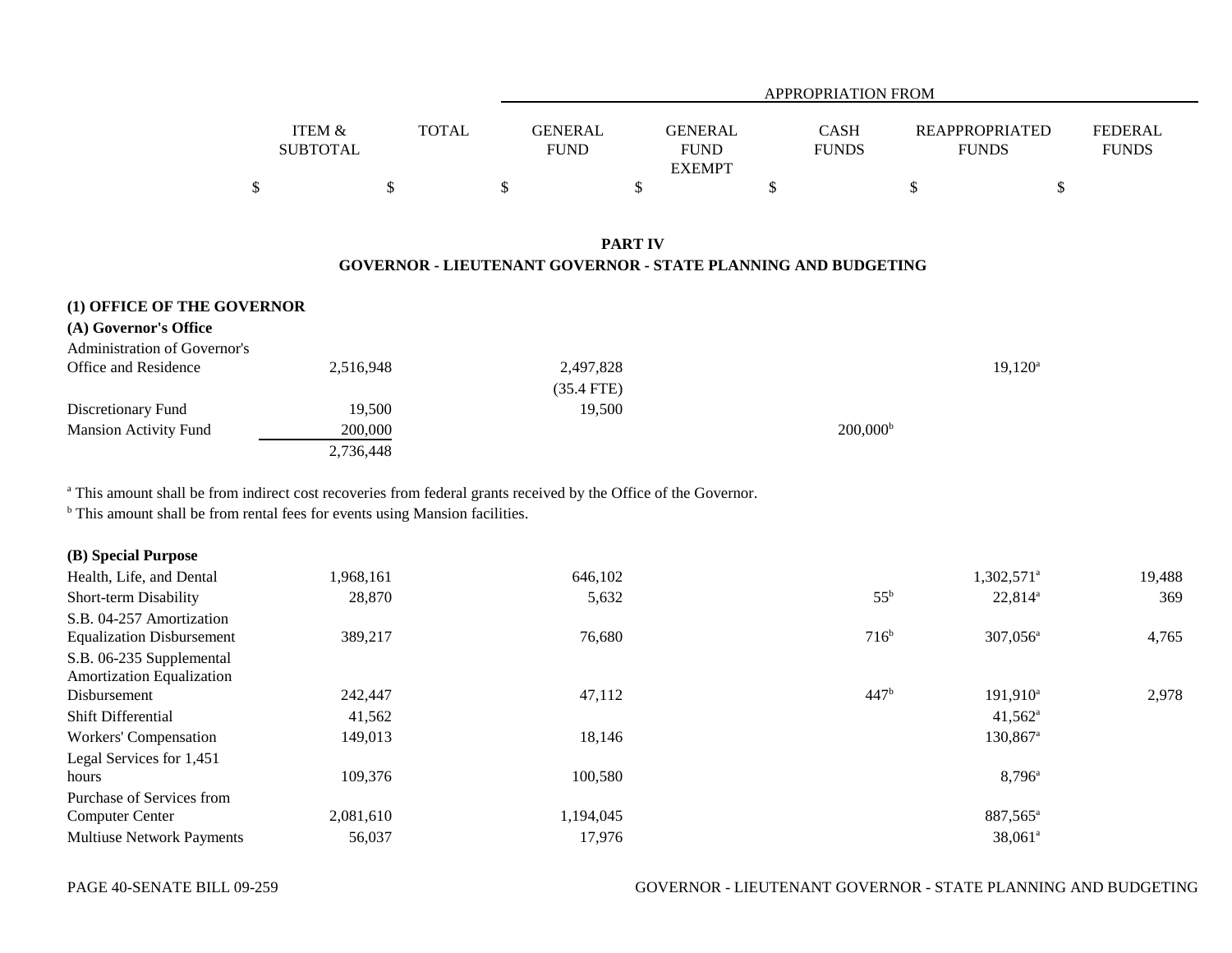|                            |                           |              | APPROPRIATION FROM                                                              |    |                             |                                       |                                |  |  |  |
|----------------------------|---------------------------|--------------|---------------------------------------------------------------------------------|----|-----------------------------|---------------------------------------|--------------------------------|--|--|--|
|                            | ITEM &<br><b>SUBTOTAL</b> | <b>TOTAL</b> | <b>GENERAL</b><br><b>GENERAL</b><br><b>FUND</b><br><b>FUND</b><br><b>EXEMPT</b> |    | <b>CASH</b><br><b>FUNDS</b> | <b>REAPPROPRIATED</b><br><b>FUNDS</b> | <b>FEDERAL</b><br><b>FUNDS</b> |  |  |  |
| \$                         | \$                        |              | \$                                                                              | \$ | \$                          | \$<br>\$                              |                                |  |  |  |
| Management and             |                           |              |                                                                                 |    |                             |                                       |                                |  |  |  |
| Administration of OIT      | 55,634                    |              | 46,923                                                                          |    | $2,411^b$                   | $2,838^a$                             | 3,462                          |  |  |  |
| Payment to Risk Management |                           |              |                                                                                 |    |                             |                                       |                                |  |  |  |
| and Property Funds         | 311,246                   |              | 92,259                                                                          |    |                             | 218,987 <sup>a</sup>                  |                                |  |  |  |
| Vehicle Lease Payments     | 104,277                   |              |                                                                                 |    |                             | $104,277$ <sup>a</sup>                |                                |  |  |  |
| <b>Leased Space</b>        | 932,941                   |              |                                                                                 |    |                             | 932,941 <sup>a</sup>                  |                                |  |  |  |
| Capitol Complex Leased     |                           |              |                                                                                 |    |                             |                                       |                                |  |  |  |
| Space                      | 477,776                   |              | 271,323                                                                         |    |                             | $206,453$ <sup>a</sup>                |                                |  |  |  |
|                            | 6,948,167                 |              |                                                                                 |    |                             |                                       |                                |  |  |  |

<sup>a</sup> Of these amounts, \$4,191,192 shall be from fees paid by state agencies related to the operation of Statewide Information Technology Services pursuant to Title 24, Article 37.5, C.R.S., and \$224,926 shall be indirect cost recoveries from the Department of Transportation's State Highway Fund, pursuant to Section 43-1-113 (8) (a), C.R.S. <sup>b</sup> These amounts shall be from various sources of cash funds.

| (C) Governor's Energy Office    |           |                   |                        |
|---------------------------------|-----------|-------------------|------------------------|
| Program Administration          | 1,105,993 |                   | 1,105,993 <sup>a</sup> |
|                                 |           |                   | $(26.0$ FTE)           |
| Clean Energy                    | 325,000   | $325,000^{\rm b}$ |                        |
|                                 |           | $(5.0$ FTE)       |                        |
| School Energy Efficiency        | 150,000   | $150,000^{\circ}$ |                        |
|                                 |           | $(2.0$ FTE)       |                        |
| Legal Services for 230 hours    | 17,337    |                   | $17,337$ <sup>d</sup>  |
| <b>Indirect Cost Assessment</b> | 26,979    | $24,881^e$        | $2,098^{\rm d}$        |
|                                 | 1,625,309 |                   |                        |

<sup>a</sup> This amount includes petroleum escrow violation awards and federal state energy program grants estimated to be received by the Governor's Energy Office, and is included for informational purposes only.

<sup>b</sup> This amount shall be from the Clean Energy Fund created in Section 24-75-1201 (1) (a), C.R.S. Moneys in the Clean Energy Fund are continuously appropriated pursuant to Section 24-75-1201 (2) (a), and are included for informational purposes only.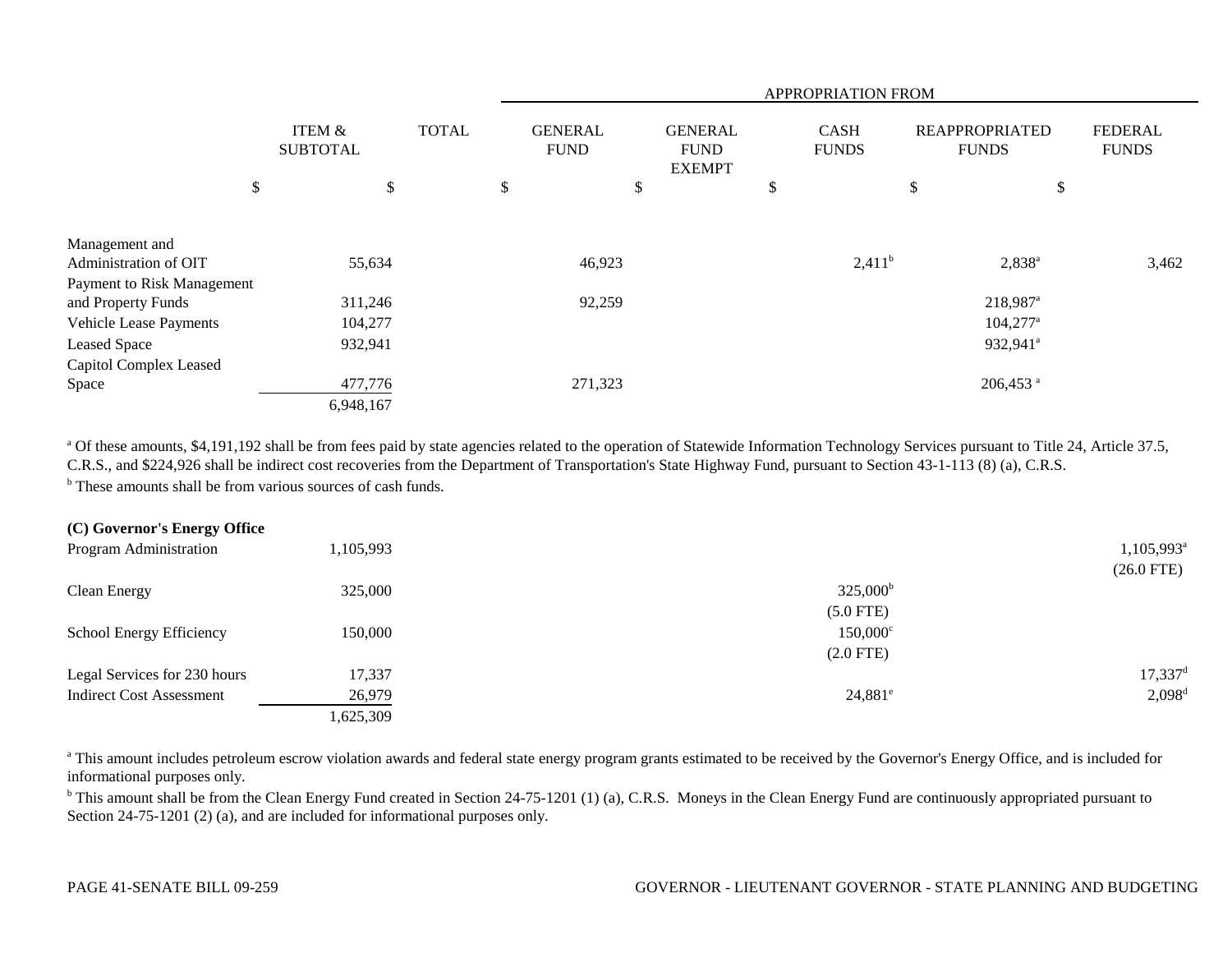|                           |              | <b>APPROPRIATION FROM</b>     |                                                |                             |                                       |                                |  |  |
|---------------------------|--------------|-------------------------------|------------------------------------------------|-----------------------------|---------------------------------------|--------------------------------|--|--|
| ITEM &<br><b>SUBTOTAL</b> | <b>TOTAL</b> | <b>GENERAL</b><br><b>FUND</b> | <b>GENERAL</b><br><b>FUND</b><br><b>EXEMPT</b> | <b>CASH</b><br><b>FUNDS</b> | <b>REAPPROPRIATED</b><br><b>FUNDS</b> | <b>FEDERAL</b><br><b>FUNDS</b> |  |  |
|                           |              |                               |                                                |                             |                                       |                                |  |  |

<sup>c</sup> This amount shall be from the Public School Energy Efficiency Fund created in Section 39-29-109.5 (2), C.R.S. Moneys in the Public School Energy Fund are continuously appropriated pursuant to Section 39-29-109.5 (2), C.R.S., and are included for informational purposes only.

<sup>d</sup> These amounts shall be from various sources of federal funds, and are included for informational purposes only.

e This amount shall be from various sources of cash funds.

## **(D) Other Programs and Grants**

| <b>Program Administration</b> | 9727'<br>714<br>$\sim$ $\sim$ $\sim$<br>$\ddot{\phantom{0}}$ |  | $9,972,714^{\circ}$ |
|-------------------------------|--------------------------------------------------------------|--|---------------------|
|-------------------------------|--------------------------------------------------------------|--|---------------------|

<sup>a</sup> This amount includes federal grants estimated to be received by the Headstart Program, Gaining Early Awareness and Readiness for Undergraduate Program, Screening Brief Intervention Referral and Treatment Program, Access to Recovery Program, and other initiatives, and is included for informational purposes only.

| (E) Office of Homeland Security       |            |             |                 |                  |
|---------------------------------------|------------|-------------|-----------------|------------------|
| Program Administration                | 971,012    |             |                 | 971,012          |
|                                       |            |             |                 | $(10.0$ FTE)     |
| Grants and Training                   | 18,761,187 |             |                 | 18,761,187       |
|                                       | 19,732,199 |             |                 |                  |
|                                       |            |             |                 |                  |
|                                       | 41,014,837 |             |                 |                  |
| (2) OFFICE OF THE LIEUTENANT GOVERNOR |            |             |                 |                  |
| Administration                        | 322,013    | 244,475     |                 | $77,538^{\circ}$ |
|                                       |            | $(2.7$ FTE) |                 | $(1.0$ FTE)      |
| Discretionary Fund                    | 4,875      | 4,875       |                 |                  |
| <b>Commission of Indian Affairs</b>   | 98,968     | 97,468      | $1,500^{\rm b}$ |                  |
|                                       |            | $(2.3$ FTE) |                 |                  |
|                                       | 425,856    |             |                 |                  |

<sup>a</sup> This amount shall be from the Early Childhood Cash Fund created in Section 26-6.5-109 (1), C.R.S.

<sup>b</sup> This amount shall be from private donations.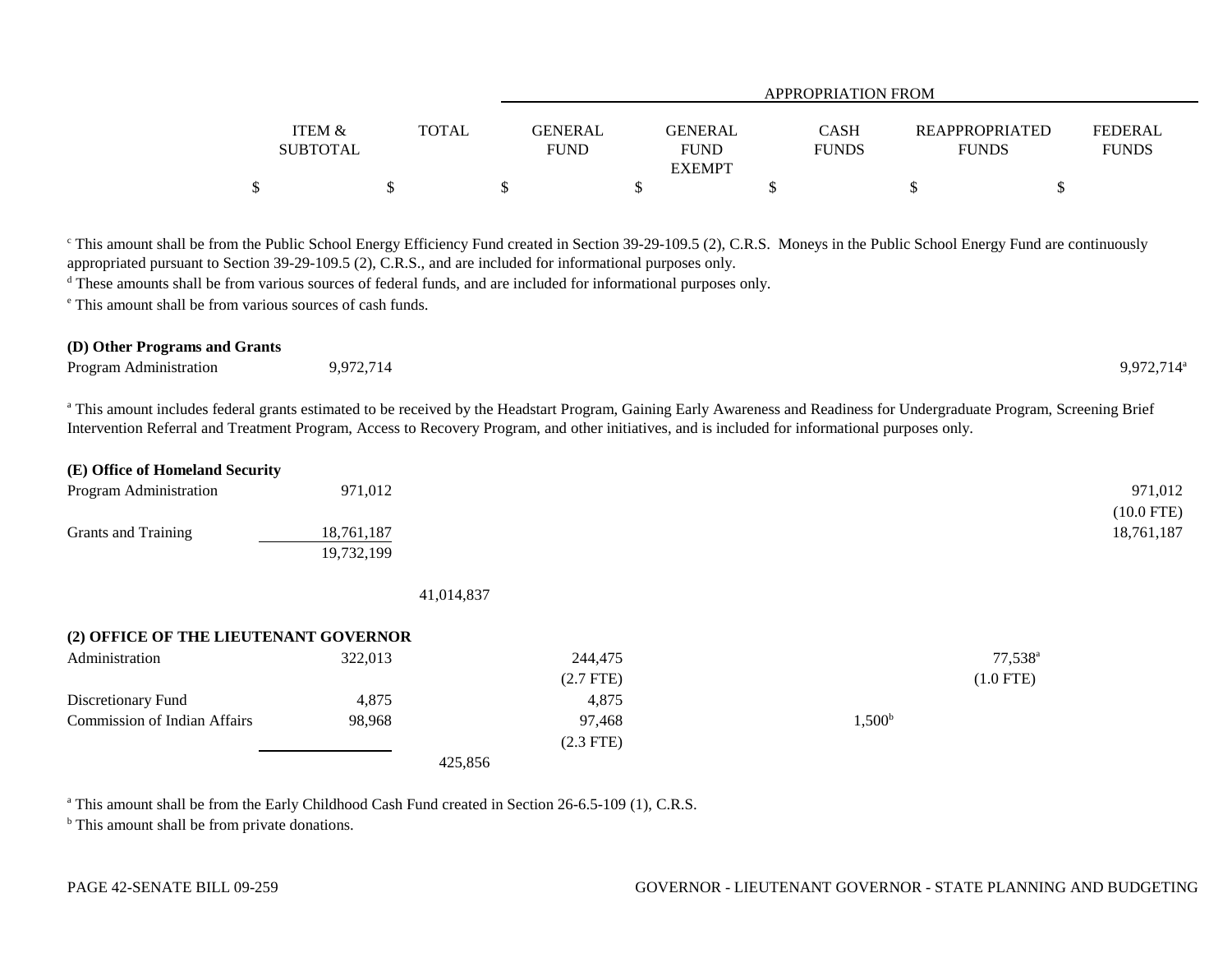|                                            |                           |              |                               | <b>APPROPRIATION FROM</b>                      |                             |                                       |                                |  |  |  |
|--------------------------------------------|---------------------------|--------------|-------------------------------|------------------------------------------------|-----------------------------|---------------------------------------|--------------------------------|--|--|--|
|                                            | ITEM &<br><b>SUBTOTAL</b> | <b>TOTAL</b> | <b>GENERAL</b><br><b>FUND</b> | <b>GENERAL</b><br><b>FUND</b><br><b>EXEMPT</b> | <b>CASH</b><br><b>FUNDS</b> | <b>REAPPROPRIATED</b><br><b>FUNDS</b> | <b>FEDERAL</b><br><b>FUNDS</b> |  |  |  |
|                                            | \$                        | \$           | \$                            | P                                              | \$                          | ₼<br>\$<br>Ф                          |                                |  |  |  |
| (3) OFFICE OF STATE PLANNING AND BUDGETING |                           |              |                               |                                                |                             |                                       |                                |  |  |  |
| <b>Personal Services</b>                   | 1,439,973                 |              |                               |                                                |                             | $1,439,973$ <sup>a</sup>              |                                |  |  |  |
|                                            |                           |              |                               |                                                |                             | $(19.5$ FTE)                          |                                |  |  |  |
| <b>Operating Expenses</b>                  |                           | 50,944       |                               |                                                |                             | $50,944$ <sup>a</sup>                 |                                |  |  |  |
| <b>Economic Forecasting</b>                |                           |              |                               |                                                |                             |                                       |                                |  |  |  |
| Subscriptions                              |                           | 16,362       |                               |                                                |                             | $16,362^{\rm a}$                      |                                |  |  |  |
|                                            |                           | 1,507,279    |                               |                                                |                             |                                       |                                |  |  |  |

<sup>a</sup> Of these amounts \$1,059,504 shall be from indirect cost recoveries, and \$447,775 shall be from indirect cost recoveries collected from the Department of Transportation's State Highway Fund pursuant to Section 43-1-113 (8) (a), C.R.S.

| (4) ECONOMIC DEVELOPMENT PROGRAMS |           |             |                      |                  |             |
|-----------------------------------|-----------|-------------|----------------------|------------------|-------------|
| Administration                    | 607,100   | 556,616     | $2,472^{\circ}$      | $45,829^{\rm b}$ | 2,183       |
|                                   |           | $(6.0$ FTE) |                      |                  |             |
| <b>Vehicle Lease Payments</b>     | 13,894    | 13,894      |                      |                  |             |
| <b>Leased Space</b>               | 231,540   | 231,540     |                      |                  |             |
| <b>Business Development</b>       | 878,736   | 863,736     | $15,000^{\circ}$     |                  |             |
|                                   |           | $(9.2$ FTE) |                      |                  |             |
| <b>Grand Junction Satellite</b>   |           |             |                      |                  |             |
| Office                            | 67,007    | 67,007      |                      |                  |             |
|                                   |           | $(1.0$ FTE) |                      |                  |             |
| <b>Minority Business Office</b>   | 151,274   | 146,324     | $4,950$ <sup>d</sup> |                  |             |
|                                   |           | $(2.5$ FTE) |                      |                  |             |
| Leading Edge Program Grants       | 126,407   | 50,976      | $75,431^e$           |                  |             |
| <b>Small Business Development</b> |           |             |                      |                  |             |
| Centers                           | 1,299,416 | 85,774      |                      |                  | 1,213,642   |
|                                   |           | $(1.5$ FTE) |                      |                  | $(2.5$ FTE) |
| <b>International Trade Office</b> | 695,775   | 645,775     | $50,000^{\circ}$     |                  |             |
|                                   |           | $(6.4$ FTE) |                      |                  |             |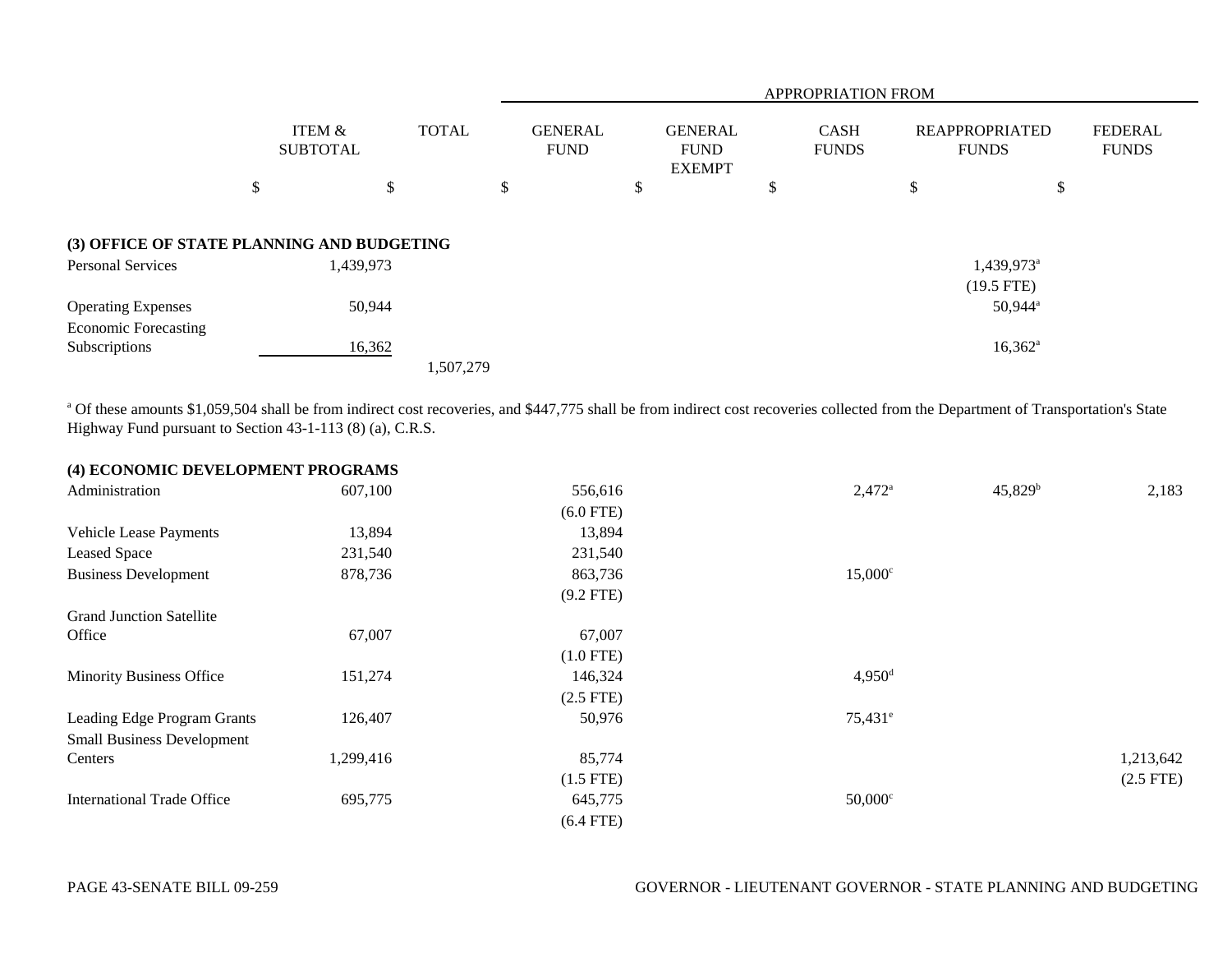|                                           |                                      |              |      |                               |                                                | APPROPRIATION FROM      |        |                                       |                                |
|-------------------------------------------|--------------------------------------|--------------|------|-------------------------------|------------------------------------------------|-------------------------|--------|---------------------------------------|--------------------------------|
|                                           | <b>ITEM &amp;</b><br><b>SUBTOTAL</b> | <b>TOTAL</b> |      | <b>GENERAL</b><br><b>FUND</b> | <b>GENERAL</b><br><b>FUND</b><br><b>EXEMPT</b> | CASH<br><b>FUNDS</b>    |        | <b>REAPPROPRIATED</b><br><b>FUNDS</b> | <b>FEDERAL</b><br><b>FUNDS</b> |
| $\$$                                      | $\$\,$                               |              | $\$$ |                               | \$                                             | \$                      | $\$\,$ | \$                                    |                                |
| Colorado Promotion -                      |                                      |              |      |                               |                                                |                         |        |                                       |                                |
| Colorado Welcome Centers                  | 504,496                              |              |      |                               |                                                | 504,496 <sup>f</sup>    |        |                                       |                                |
|                                           |                                      |              |      |                               |                                                | $(3.3$ FTE)             |        |                                       |                                |
| Colorado Promotion - Other                |                                      |              |      |                               |                                                |                         |        |                                       |                                |
| Program Costs                             | 15,074,203                           |              |      |                               |                                                | 15,074,203 <sup>f</sup> |        |                                       |                                |
|                                           |                                      |              |      |                               |                                                | $(4.0$ FTE)             |        |                                       |                                |
| Economic Development                      |                                      |              |      |                               |                                                |                         |        |                                       |                                |
| Commission - General                      |                                      |              |      |                               |                                                |                         |        |                                       |                                |
| Economic Incentives and                   |                                      |              |      |                               |                                                |                         |        |                                       |                                |
| Marketing                                 | 1,015,767                            |              |      | 1,015,767                     |                                                |                         |        |                                       |                                |
|                                           |                                      |              |      | $(3.0$ FTE)                   |                                                |                         |        |                                       |                                |
| Colorado First Customized                 |                                      |              |      |                               |                                                |                         |        |                                       |                                |
| <b>Job Training</b>                       | 2,725,022                            |              |      | 2,725,022                     |                                                |                         |        |                                       |                                |
| <b>CAPCO</b> Administration               | 81,312                               |              |      |                               |                                                |                         |        | 81,312 <sup>g</sup>                   |                                |
| Council on the Arts                       | 1,969,404                            |              |      |                               |                                                | $1,200,026^{\rm h}$     |        | $(2.0$ FTE)                           | 769,378                        |
|                                           |                                      |              |      |                               |                                                | $(2.0$ FTE)             |        |                                       |                                |
| <b>Film Incentives</b>                    | 480,011                              |              |      |                               |                                                | $480,011$ <sup>i</sup>  |        |                                       | $(1.0$ FTE)                    |
| New Jobs Incentives                       | 1,400,052                            |              |      |                               |                                                | 1,400,052               |        |                                       |                                |
|                                           |                                      |              |      |                               |                                                |                         |        |                                       |                                |
| <b>Bioscience Discovery</b><br>Evaluation | 4,500,000                            |              |      |                               |                                                | $4,500,000^k$           |        |                                       |                                |
|                                           |                                      |              |      |                               |                                                | $(0.6$ FTE)             |        |                                       |                                |
| <b>Indirect Cost Assessment</b>           | 39,865                               |              |      |                               |                                                | $26,492^a$              |        |                                       | 13,373                         |
|                                           |                                      | 31,861,281   |      |                               |                                                |                         |        |                                       |                                |

<sup>a</sup> These amounts shall be from various sources of cash funds.

<sup>b</sup> This amount shall be from indirect cost recoveries collected from the Department of Transportation's State Highway Fund pursuant to Section 43-1-113 (8) (a), C.R.S.

c These amounts shall be from various fees collected from participants in activities conducted by the division.

<sup>d</sup> This amount shall be from the Minority Business Fund created in Section 24-49.5-104 (1), C.R.S.

e This amount shall be from grants and donations.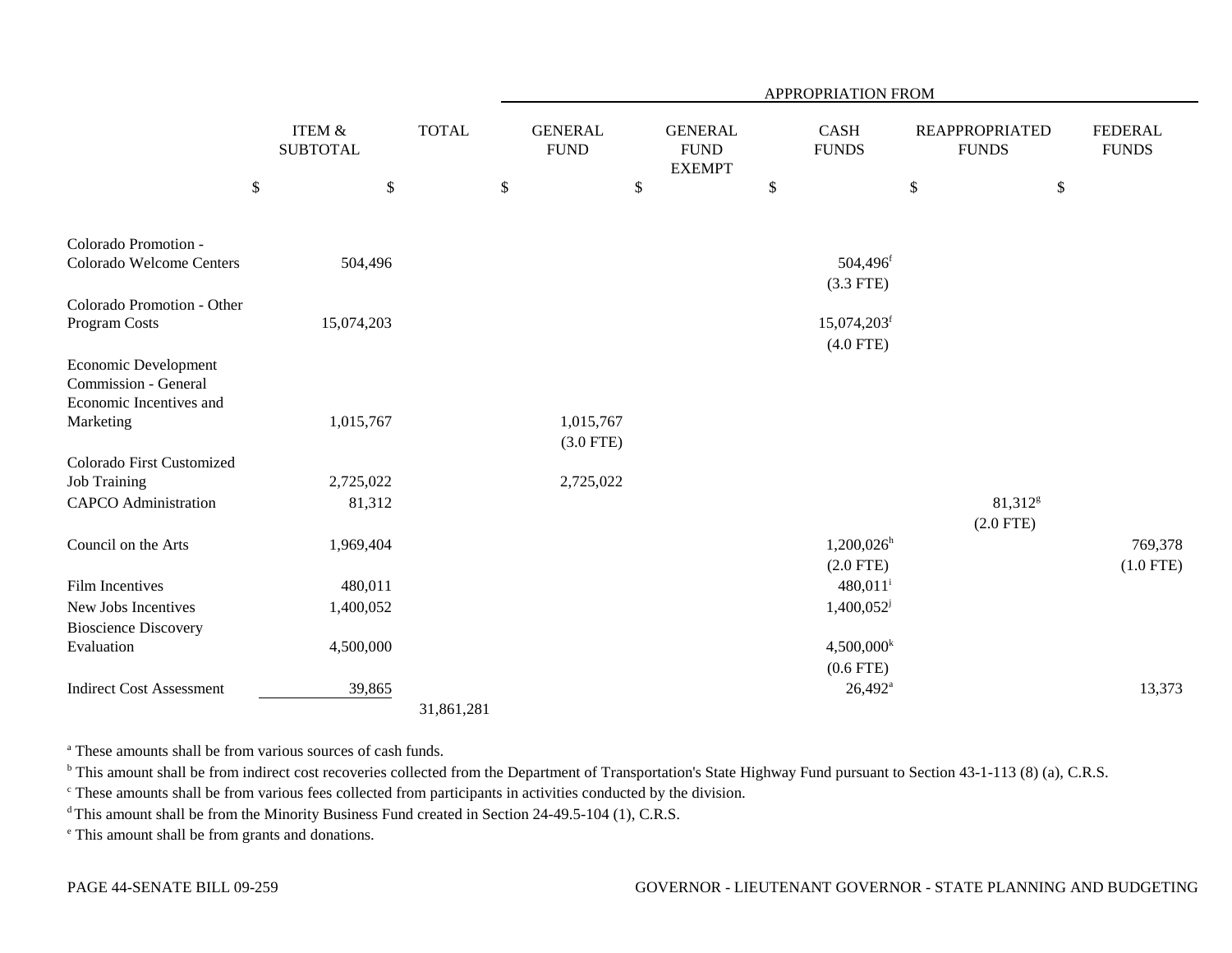|                   |              | APPROPRIATION FROM |               |              |                       |                |  |  |
|-------------------|--------------|--------------------|---------------|--------------|-----------------------|----------------|--|--|
|                   |              |                    |               |              |                       |                |  |  |
| <b>ITEM &amp;</b> | <b>TOTAL</b> | <b>GENERAL</b>     | GENERAL       | <b>CASH</b>  | <b>REAPPROPRIATED</b> | <b>FEDERAL</b> |  |  |
| <b>SUBTOTAL</b>   |              | <b>FUND</b>        | <b>FUND</b>   | <b>FUNDS</b> | <b>FUNDS</b>          | <b>FUNDS</b>   |  |  |
|                   |              |                    | <b>EXEMPT</b> |              |                       |                |  |  |
| \$                |              |                    |               |              |                       |                |  |  |

f These amounts shall be from reserves in the Colorado Travel and Tourism Promotion Fund created in Section 24-49.7-106 (1), C.R.S.

<sup>g</sup> This amount shall be from the Division of Insurance Cash Fund pursuant to Section 24-48.5-106 (3), C.R.S.

h This amount shall be from the State Council on the Arts Cash Fund created in Section 24-48.8-109 (1), C.R.S.

<sup>i</sup> This amount shall be from the Film Incentives Cash Fund created in Section 24-46-105.8 (6) (a), C.R.S.

<sup>j</sup> This amount shall be from the New Jobs Incentives Cash Fund created in Section 24-46-105.7 (9) (a), C.R.S.

<sup>k</sup> This amount shall be from the Bioscience Discovery Evaluation Cash Fund created in Section 24-48.5-108 (5) (a), C.R.S., and is shown for informational purposes only.

## **(5) OFFICE OF INFORMATION TECHNOLOGY**

## **(A) Administration**

| <b>Personal Services</b>        | 1,127,581 | $1,127,581^{\circ}$  |
|---------------------------------|-----------|----------------------|
|                                 |           | $(13.0$ FTE)         |
| <b>Operating Expenses</b>       | 150.268   | 150,268 <sup>a</sup> |
| Legal Services for 26 hours     | 1,960     | $1,960^{\circ}$      |
| <b>Indirect Cost Assessment</b> | 28,321    | $28,321^{\circ}$     |
|                                 | 1,308,130 |                      |

<sup>a</sup> These amounts shall be from appropriations made to other state agencies for statewide information technology management.

| (B) Office of the Chief     |           |                     |
|-----------------------------|-----------|---------------------|
| <b>Information Security</b> |           |                     |
| <b>Officer</b>              |           |                     |
| Program Costs               | 2,458,615 | $2,458,615^{\circ}$ |
|                             |           | $(2.0$ FTE)         |

<sup>a</sup> This amount shall be from appropriations made to other state agencies for statewide information technology management.

| (C) Chief Information             |          |                     |
|-----------------------------------|----------|---------------------|
| <b>Officers in State Agencies</b> |          |                     |
| <b>Administration Costs</b>       | .692.186 | $1,692,186^{\circ}$ |
|                                   |          | $(12.4$ FTE)        |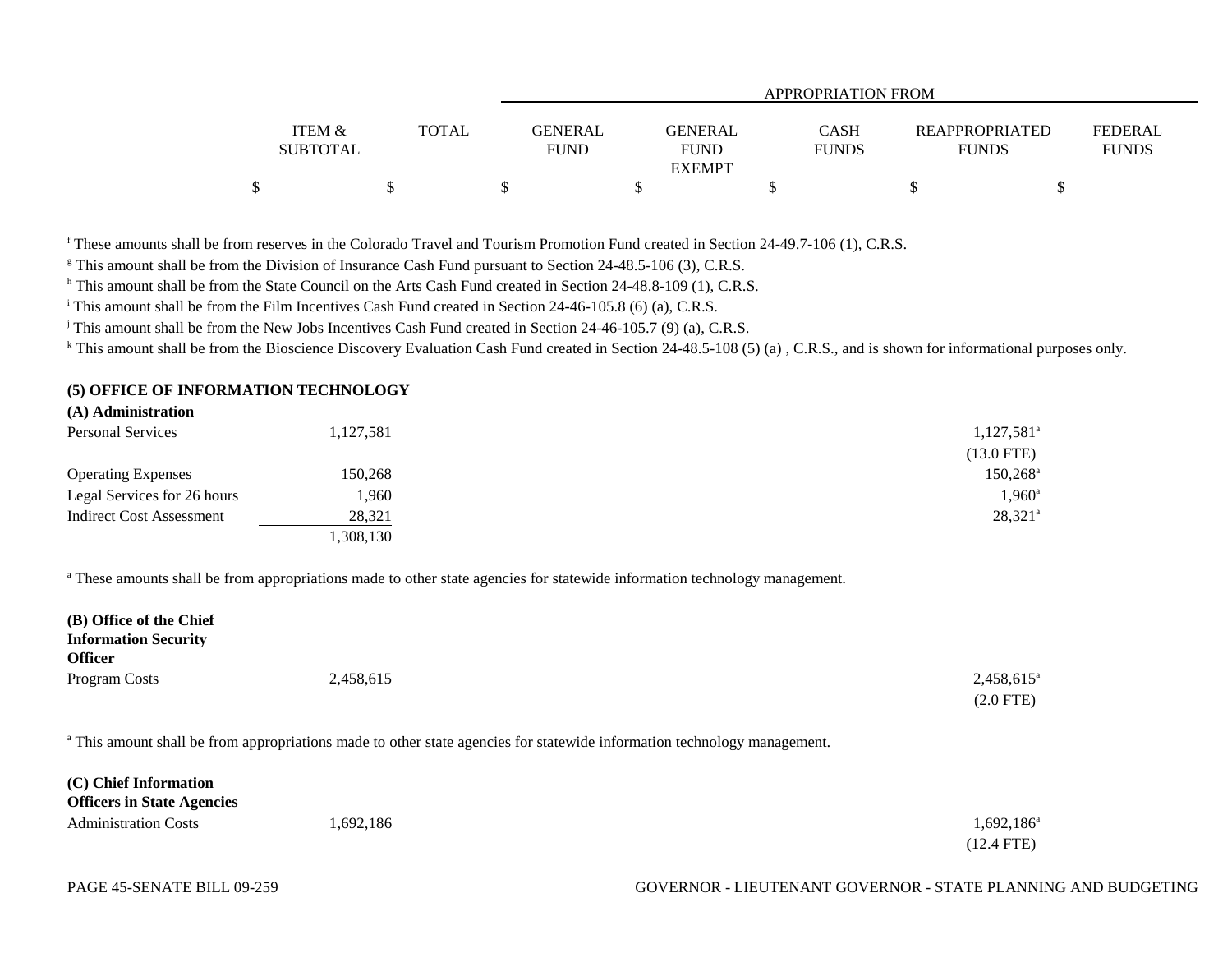|                   |              |                | <b>APPROPRIATION FROM</b> |              |                       |              |  |  |  |
|-------------------|--------------|----------------|---------------------------|--------------|-----------------------|--------------|--|--|--|
| <b>ITEM &amp;</b> | <b>TOTAL</b> | <b>GENERAL</b> | <b>GENERAL</b>            | CASH         | <b>REAPPROPRIATED</b> | FEDERAL      |  |  |  |
| <b>SUBTOTAL</b>   |              | <b>FUND</b>    | <b>FUND</b>               | <b>FUNDS</b> | <b>FUNDS</b>          | <b>FUNDS</b> |  |  |  |
|                   |              |                | <b>EXEMPT</b>             |              |                       |              |  |  |  |
|                   |              |                |                           |              |                       |              |  |  |  |

<sup>a</sup> This amount shall be from appropriations made to other state agencies to defray the costs of chief information officers for the following departments: Agriculture, Corrections, Health Care Policy and Financing, Human Services, Labor and Employment, Local Affairs, Military and Veterans Affairs, Natural Resources, Personnel and Administration, Public Health and Environment, Public Safety, Regulatory Agencies, Revenue, and Transportation.

| (D) Statewide Information<br><b>Technology Services</b>                     |                  |                                                                                                                                                                                        |
|-----------------------------------------------------------------------------|------------------|----------------------------------------------------------------------------------------------------------------------------------------------------------------------------------------|
| (1) Administration                                                          |                  |                                                                                                                                                                                        |
| <b>Personal Services</b>                                                    | 444,303          | $444,303^{\circ}$                                                                                                                                                                      |
|                                                                             |                  | $(5.0$ FTE)                                                                                                                                                                            |
|                                                                             |                  | $6,450^{\circ}$                                                                                                                                                                        |
| <b>Operating Expenses</b>                                                   | 6,450<br>450,753 |                                                                                                                                                                                        |
| Computer Services Revolving Fund created in Section 24-37.5-604 (2), C.R.S. |                  | <sup>a</sup> These amounts shall be from user fees paid by other state agencies deposited in the Telecommunications Revolving Fund created in Section 24-37.5-505 (1), C.R.S., and the |
| (2) Internal Program Support                                                | 817,731          | 817,731 <sup>a</sup>                                                                                                                                                                   |
|                                                                             |                  | $(11.0$ FTE)                                                                                                                                                                           |
|                                                                             |                  | <sup>a</sup> This amount shall be from the Department of Personnel and Administration to provide internal program application support.                                                 |
| (3) Statewide IT                                                            |                  |                                                                                                                                                                                        |
| Managements                                                                 | 1,756,683        | $1,756,683$ <sup>a</sup><br>$(26.0$ FTE)                                                                                                                                               |
|                                                                             |                  | <sup>a</sup> This amount shall be from appropriations made to other state agencies for statewide information technology management.                                                    |
| (4) Geographic Information<br><b>Systems</b>                                | 108,057          | $108,057$ <sup>a</sup>                                                                                                                                                                 |
|                                                                             |                  | $(1.0$ FTE)                                                                                                                                                                            |
|                                                                             |                  |                                                                                                                                                                                        |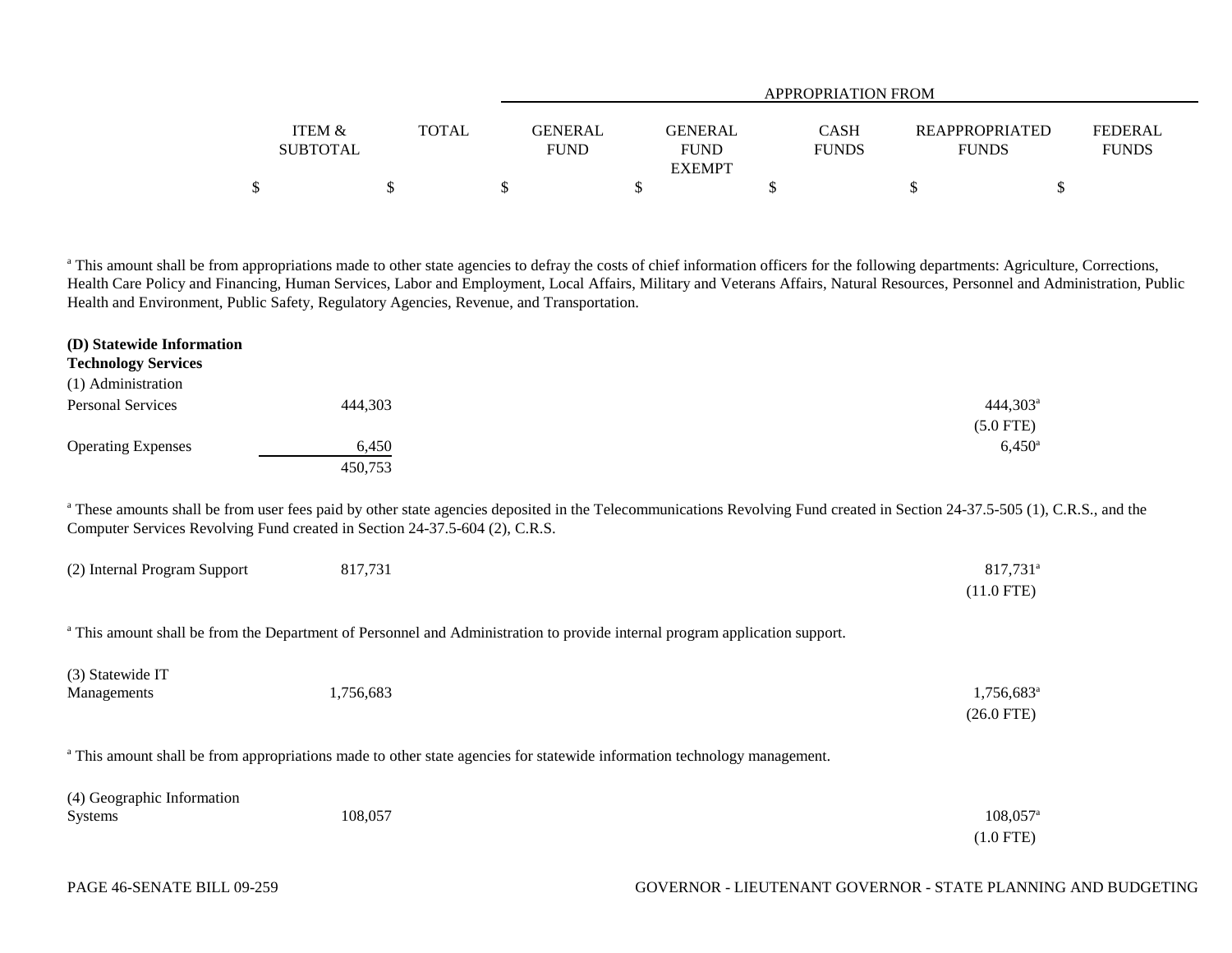|                                      |              | APPROPRIATION FROM            |                               |                      |                                |                                |  |  |
|--------------------------------------|--------------|-------------------------------|-------------------------------|----------------------|--------------------------------|--------------------------------|--|--|
| <b>ITEM &amp;</b><br><b>SUBTOTAL</b> | <b>TOTAL</b> | <b>GENERAL</b><br><b>FUND</b> | <b>GENERAL</b><br><b>FUND</b> | CASH<br><b>FUNDS</b> | REAPPROPRIATED<br><b>FUNDS</b> | <b>FEDERAL</b><br><b>FUNDS</b> |  |  |
|                                      |              |                               | <b>EXEMPT</b>                 |                      |                                |                                |  |  |
|                                      |              |                               |                               |                      |                                |                                |  |  |

<sup>a</sup> This amount shall be from appropriations made to the Governor's Office of Homeland Security.

| (5) Customer Service      |         |                   |
|---------------------------|---------|-------------------|
| <b>Personal Services</b>  | 955,129 | $955,129^{\rm a}$ |
|                           |         | $(12.0$ FTE)      |
| <b>Operating Expenses</b> | 14,625  | $14,625^{\circ}$  |
|                           | 969,754 |                   |

<sup>a</sup> These amounts shall be from user fees paid by other state agencies, and deposited in the Telecommunications Revolving Fund created in Section 24-37.5-505 (1), C.R.S., and the Computer Services Revolving Fund created in Section 24-37.5-604 (2), C.R.S.

| (6) Order Billing         |         |                      |
|---------------------------|---------|----------------------|
| <b>Personal Services</b>  | 689,205 | 689,205 <sup>a</sup> |
|                           |         | $(10.0$ FTE)         |
| <b>Operating Expenses</b> | 10,750  | $10,750^{\circ}$     |
|                           | 699,955 |                      |

<sup>a</sup> These amounts shall be from user fees paid by other state agencies, and deposited in the Telecommunications Revolving Fund created in Section 24-37.5-505 (1), C.R.S.

| (7) Communication Services      |           |                                       |                      |
|---------------------------------|-----------|---------------------------------------|----------------------|
| Personal Services               | 3,618,822 | $2,791,993^b$<br>708,028 <sup>a</sup> | 118,801 <sup>c</sup> |
|                                 |           | $(46.0$ FTE)                          |                      |
| <b>Operating Expenses</b>       | 134,631   | $134,631^b$                           |                      |
| Training                        | 22,000    | $22,000^{\rm b}$                      |                      |
| Utilities                       | 165,002   | $165,002^b$                           |                      |
| <b>Snocat Replacement</b>       | 230,520   | $230,520^{\rm b}$                     |                      |
| Local Systems Development       | 121,000   | $121,000^{\rm b}$                     |                      |
| <b>Indirect Cost Assessment</b> | 431,076   | $431,076^{\rm b}$                     |                      |
|                                 | 4,723,051 |                                       |                      |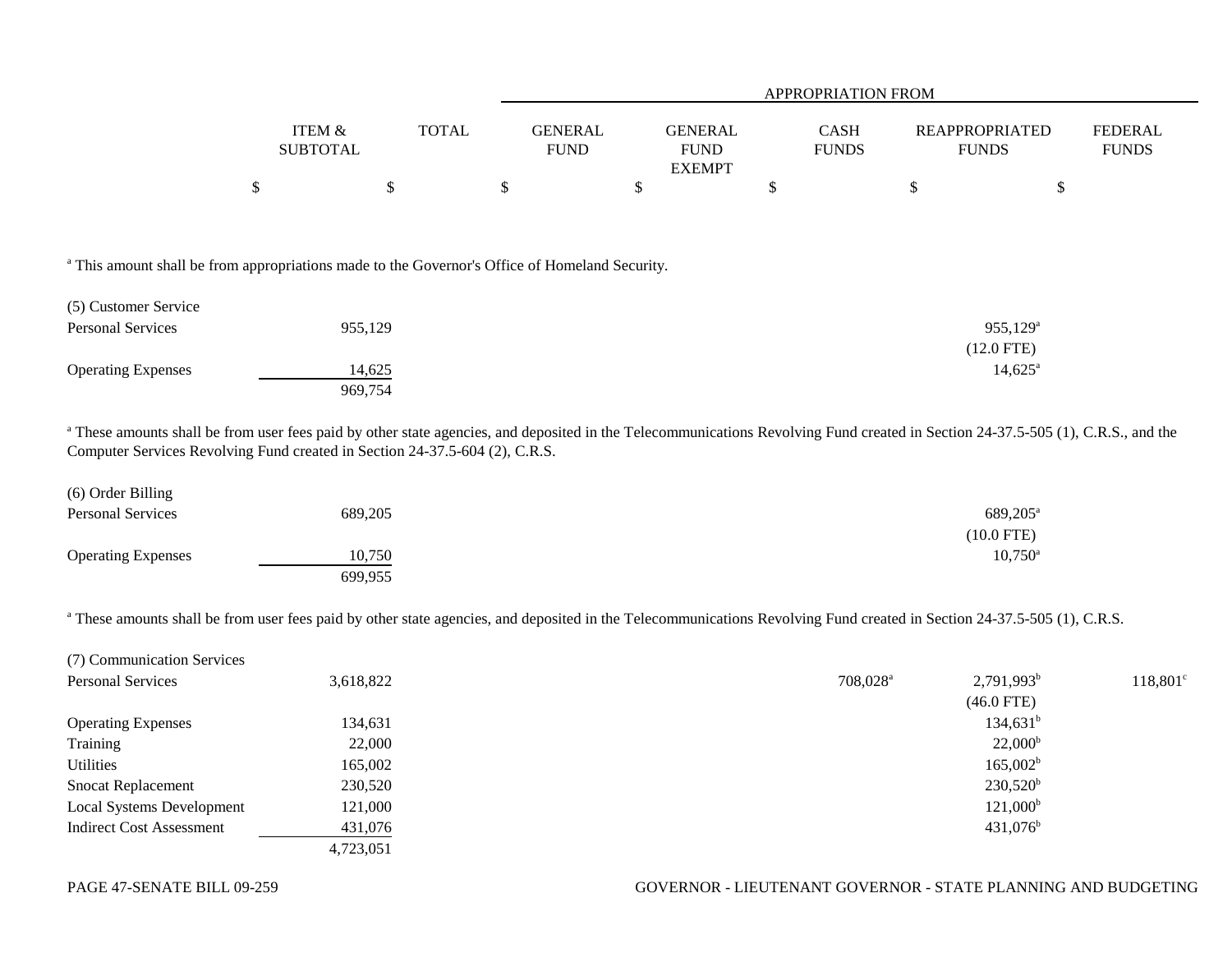|                           |              | APPROPRIATION FROM            |                                         |                             |                                       |                         |  |  |  |
|---------------------------|--------------|-------------------------------|-----------------------------------------|-----------------------------|---------------------------------------|-------------------------|--|--|--|
| ITEM &<br><b>SUBTOTAL</b> | <b>TOTAL</b> | <b>GENERAL</b><br><b>FUND</b> | GENERAL<br><b>FUND</b><br><b>EXEMPT</b> | <b>CASH</b><br><b>FUNDS</b> | <b>REAPPROPRIATED</b><br><b>FUNDS</b> | FEDERAL<br><b>FUNDS</b> |  |  |  |
| \$                        |              |                               |                                         |                             |                                       |                         |  |  |  |

<sup>a</sup> This amount shall be from reserves in the Public Safety Communications Trust Fund created in Section 24-37.5-506 (1), C.R.S.

**b** These amounts shall be from user fees paid by other state agencies.

<sup>c</sup> This amount reflects funds anticipated to be received from the National Oceanic and Atmospheric Administration, and is shown for informational purposes only.

| (8) Network Services          |            |                     |                      |
|-------------------------------|------------|---------------------|----------------------|
| <b>Personal Services</b>      | 1,586,122  |                     | $1,586,122^{\circ}$  |
|                               |            |                     | $(17.0$ FTE)         |
| <b>Operating Expenses</b>     | 16,200,371 | $1,200,000^{\rm b}$ | 15,000,371           |
| Toll-free Telephone Access to |            |                     |                      |
| Members of the General        |            |                     |                      |
| Assembly                      | 25,000     |                     | $25,000^{\circ}$     |
| Indirect Cost Assessment      | 194,974    |                     | 194,974 <sup>a</sup> |
|                               | 18,006,467 |                     |                      |
|                               |            |                     |                      |

<sup>a</sup> These amounts shall be from fees paid by user agencies, and deposited in the Telecommunications Revolving Fund created in Section 24-37.5-505 (1), C.R.S. <sup>b</sup> This amount shall be from user fees paid by non-state agencies, and deposited in the Telecommunications Revolving Fund created in Section 24-37.5-505 (1), C.R.S.

| (9) Computer Services           |           |           |                          |
|---------------------------------|-----------|-----------|--------------------------|
| <b>Personal Services</b>        | 2,833,464 |           | 2,833,464 <sup>a</sup>   |
|                                 |           |           | $(36.3$ FTE)             |
| <b>Operating Expenses</b>       | 6,181,350 | $2,328^b$ | $6,179,022$ <sup>a</sup> |
| Rental, Lease, or               |           |           |                          |
| Lease/Purchase of Central       |           |           |                          |
| Processing Unit                 | 336,034   |           | 336,034 <sup>a</sup>     |
| <b>Indirect Cost Assessment</b> | 282,306   |           | $282,306^a$              |
|                                 | 9,633,154 |           |                          |

<sup>a</sup> These amounts shall be from fees paid by user agencies, and deposited in the Computer Services Revolving Fund created in Section 24-37.5-604 (2), C.R.S.